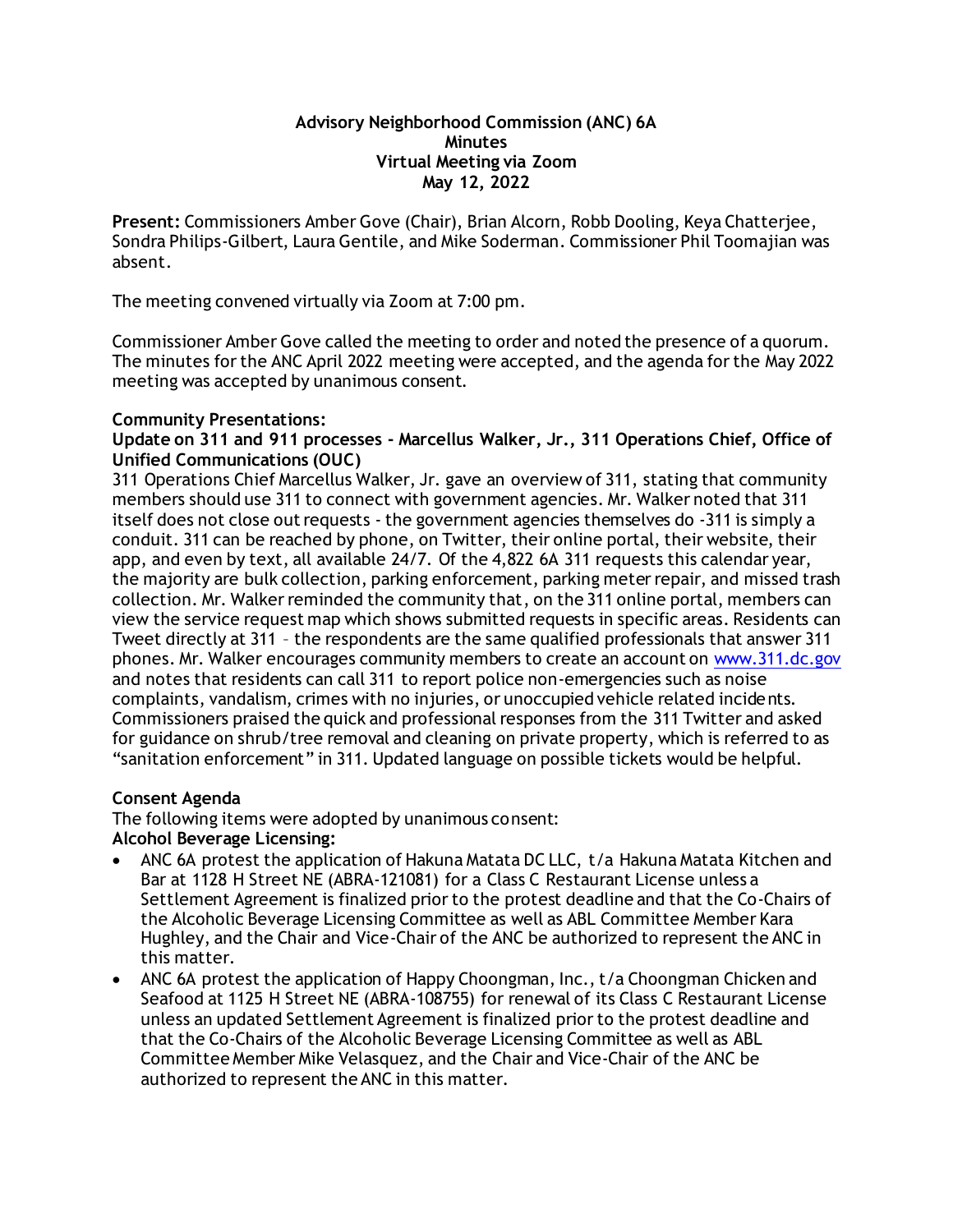- ANC 6A write a letter of support for the application of Mozzeria DC LLC t/a Mozzeria at 1300 H Street NE (ABRA-116160) for renewal of its Class C Restaurant alcohol beverage license.
- ANC 6A write a letter of support for the application of Atlas Performing Arts Center, t/a Atlas Performing Arts Center at 1333 H Street NE (ABRA-085207) for renewal of its Class C Multipurpose license.
- ANC 6A write a letter of support for the application of 1291 Hospitality Group, LLC, t/a Stable DC at 1234 H Street NE (ABRA-105439) for renewal of its Class C Restaurant License.
- ANC 6A write a letter of support for the application of Thompson Retail Food Group, LLC, t/a Milk & Honey Café at 1116 H Street NE (ABRA-119672) for renewal of its Class C Restaurant License.
- ANC 6A write a letter of support to BZA for an area variance pursuant to Subtitle X § 1002 from the new alley record lot requirements of Subtitle C § 306.1(a) to construct six, new, attached, two-story with cellar and roof deck, principal dwelling units in the RF-1 zone in the alley between 15th & 16th Streets and C & D Streets NE (BZA Case#20716) on condition that developers continue to make a best effort to obtain letters of support from the community.

# **Officer Reports:**

1. The May 2022 Treasurer's report by Commissioner Brian Alcorn reviewed the three expenditures accrued in April: \$765.89 for webmaster services, \$250.00 for notetaking, and \$58.29 for Zoom Pro/Webinar (Checks #2017-2019 respectively). The ANC had \$1087.18 in uncashed checks (Checks #2012, #2014-2016) and \$1,617.85 in cashed checks. The opening uncommitted funds available were \$25,755.01 and after these disbursements totaling \$1,074.18 and cashed and uncashed checks, the closing available checking balance is \$21,975.80. The savings account opened at \$100.05, gained no interest, and closed at \$100.05. There is still \$3,500.00 in the grant budget for the remainder of the fiscal year. The Officed of Advisory Neighborhood Commissions (OANC) allotments have been delayed due to extra paperwork needed for approved grants. The Treasurer's report was approved by unanimous consent without objection.

# **Standing Committee Reports:**

# **Community Outreach**

- 1. No report. Committee did not meet in April 2021.
- 2. Grant exceptions will continue until November 2022 and the expectation is the extension will be prolonged yet again, meaning food, diapers, COVID-19 tests and other such items can be covered by grants. Ludlow-Taylor has requested a \$2,500 grant, which will be addressed at the May 2022 meeting, and Serve Your City has also expressed interest in submitting anther grant.
- 3. Next meeting 7:00 pm, May 23, 2022 (4th Monday)

# **Alcohol Beverage Licensing**

- 1. The April 2022 committee report was accepted by unanimous consent.
- 2. Next meeting 7:00 pm, May 24, 2022 (4th Tuesday)

## **Transportation and Public Space**

- 1. The April 2022 committee report was accepted by unanimous consent.
- 2. Next meeting 7:00 pm, May 16, 2022 (3rd Wednesday)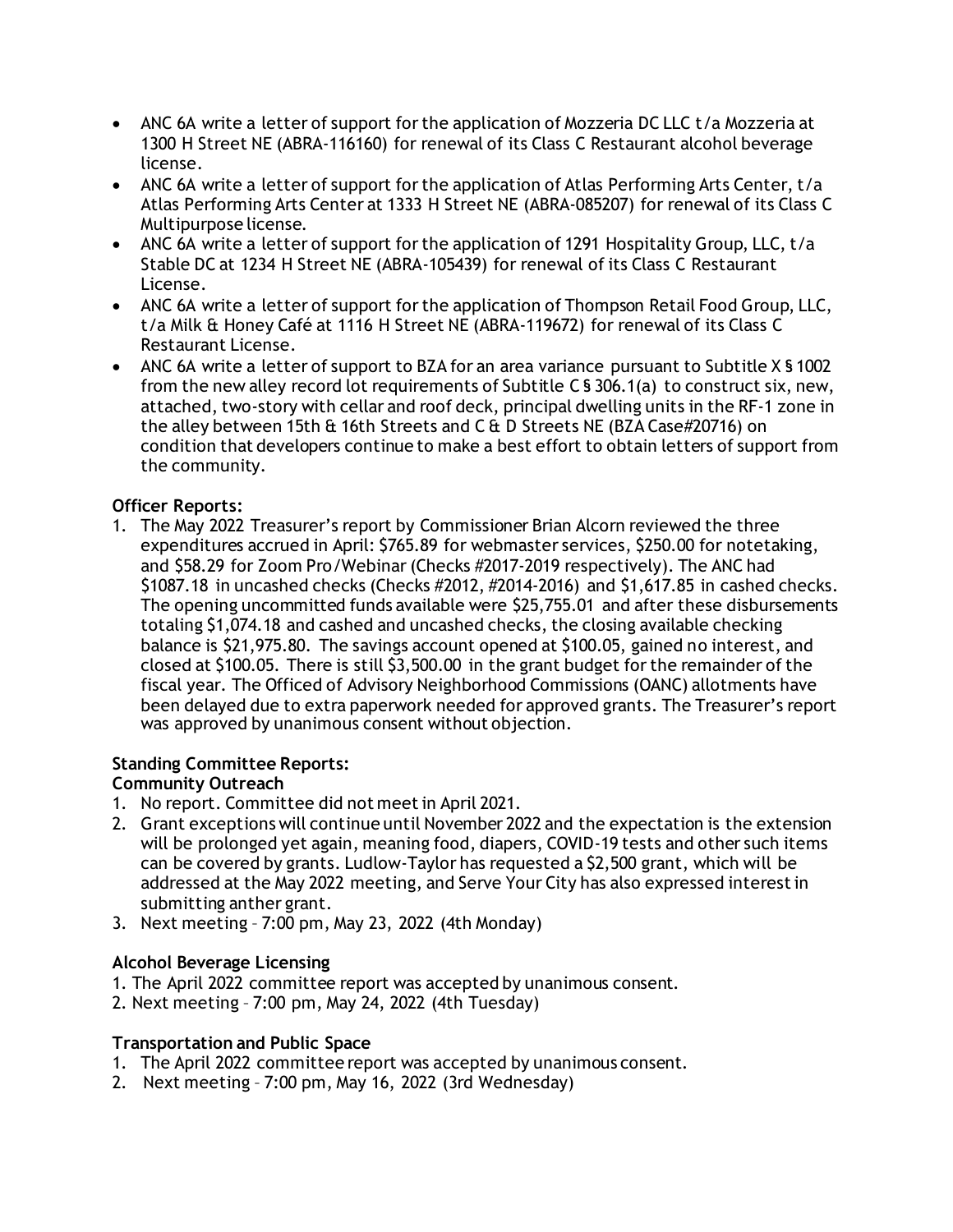### **Economic Development and Zoning**

- 1. The April 2022 committee report was accepted by unanimous consent.
- 2. Next meeting 7:00 pm, May 18, 2022 (3rd Wednesday)

#### **New Business**

Commissioner Dooling moved and Commissioner Laura Gentile seconded the motion that ANC 6A adopt a resolution in support of Councilmember Charles Allen's Open Movie Captioning Requirement Act of 2022. This would require DC movie theaters to make a small percentage – up to 12% - of their showings captioned. This would help the hard of hearing community as well as children and people speaking English as a second language. The motion passed 7-0.

### **Single Member District reports**

Commissioner Soderman (6A03) is grateful to the DC Council for reinstating funding for Fort Dupont Ice Arena. The Commissioner will be adding 1008 Massachusetts Avenue as a vacant property. The Capitol Hill Classic Walk/Run will be taking place on Sunday May 15, 2022 after a hiatus due to Covid-19.

Commissioner Gentile (6A05) gave updates on C Street NE, including a scheduled DDOT Director visit to walk the street with neighbors and witness the dangerous driving on May 23, 2022. This is in response to speeding, hitting parked cars, and cars going the wrong way on C Street. The Commissioner reported that Attorney General Racine filed a lawsuit against the owner of vacant property at 1000 C Street and is hopeful that the land can be used for something better.

Commissioner Gove (6A04) reminded the Commissioners that if they have vacant properties in their Single Member District (SMD), the Attorney General's office will receive those comments and to submit 311 tickets. The Commissioner joined the Metropolitan Police Department (MPD) Citizens Advisory Council (CAC) First District meeting where MPD reported that carjackings are up year-over-year and 80% of those are jump-ins (car owners leave their keys in vehicles and people take advantage of that). This is largely happening in commercial areas with delivery drivers. Chief Benedict is hosting a block party on the 300 block of 13<sup>th</sup> Street NE on May 14, 2022. Finally, Kingsman Park was recently granted \$1.25M in the 2023 budget for improvements.

Commissioner Sondra Philips-Gilbert (6A07) testified on April 28, 2022 on Ward 7 redistricting and attended a BZA hearing on May 4, 2022 and looks forward to attending again. The Commissioner attended an ANC training on managing stress. There were gunshots at the Rosedale Community Center and a homicide at the laundromat on Benning Road; the Commissioner is working with the Mayor's Office of Community Relations and Services (MOCRS) to set up a Zoom meeting to review how MPD will be handling safety in the community. She is also meeting with several agencies to speak about abandoned vehicles and trash. Lastly, the Eastern marching band gave the community a beautiful treat with a performance on May 11, 2022.

Commissioner Chatterjee (6A01) reported several new establishments in 6A01 and, unfortunately, a continued rodent issue. There are outstanding public safety issues at West Virginia Avenue and 1215 K Street NE. The Commissioner was excited to see plans for an above ground parking garage at Union Station were canceled in favor of a smaller underground garage. She will be following up on outstanding speedbump requests for 11<sup>th</sup>